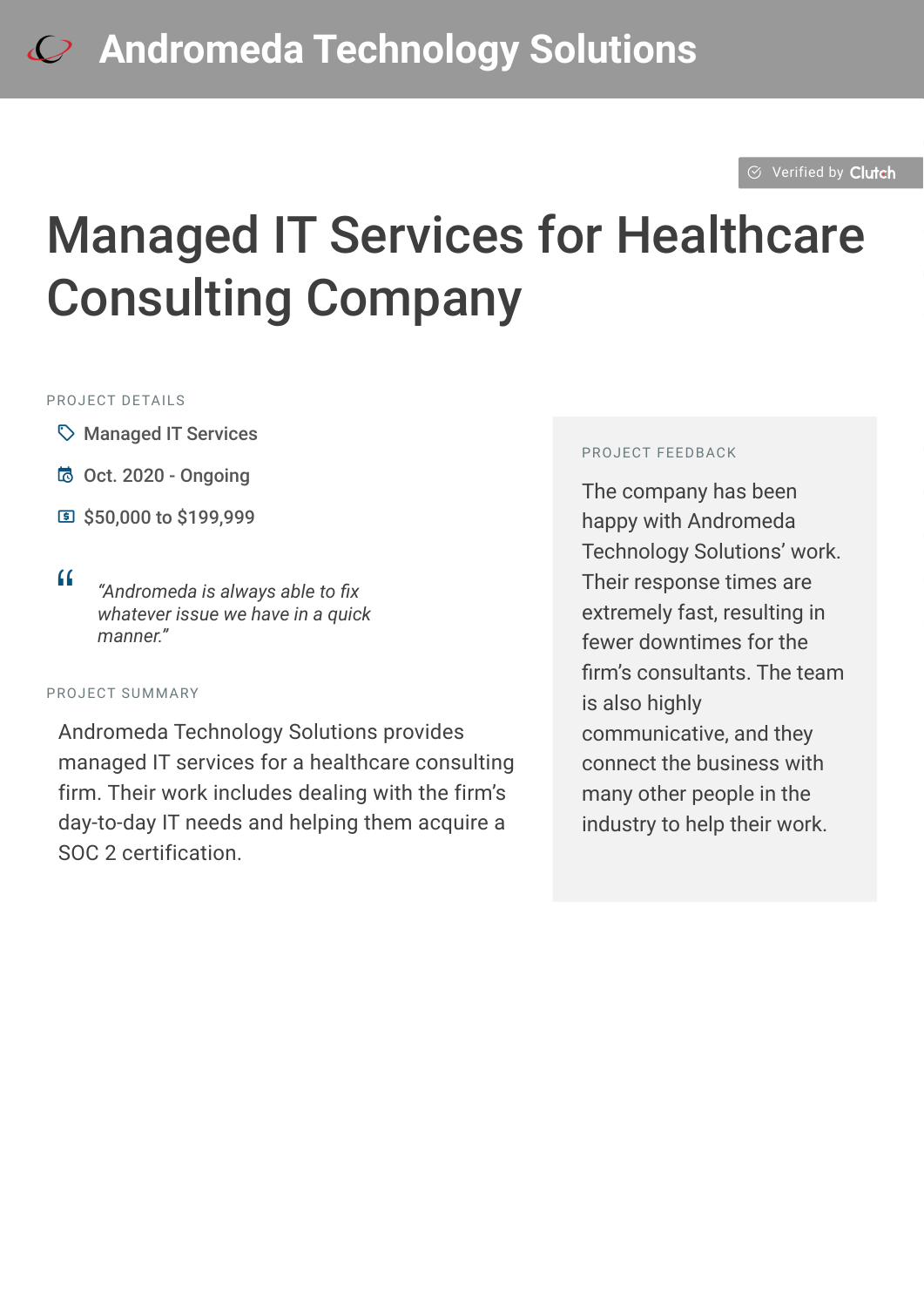# **[A](https://clutch.co/profile/andromeda-technology-solutions?utm_source=case_studies&utm_medium=logo)ndromeda Technology Solutions**

## The Client

### Introduce your business and what you do there.

I'm a data scientist at Advis, a small healthcare consulting company. I also manage all of our IT-related needs.

## The Challenge

### What challenge were you trying to address with Andromeda Technology Solutions?

We hired Andromedia to manage our IT needs.



### CLIENT RATING



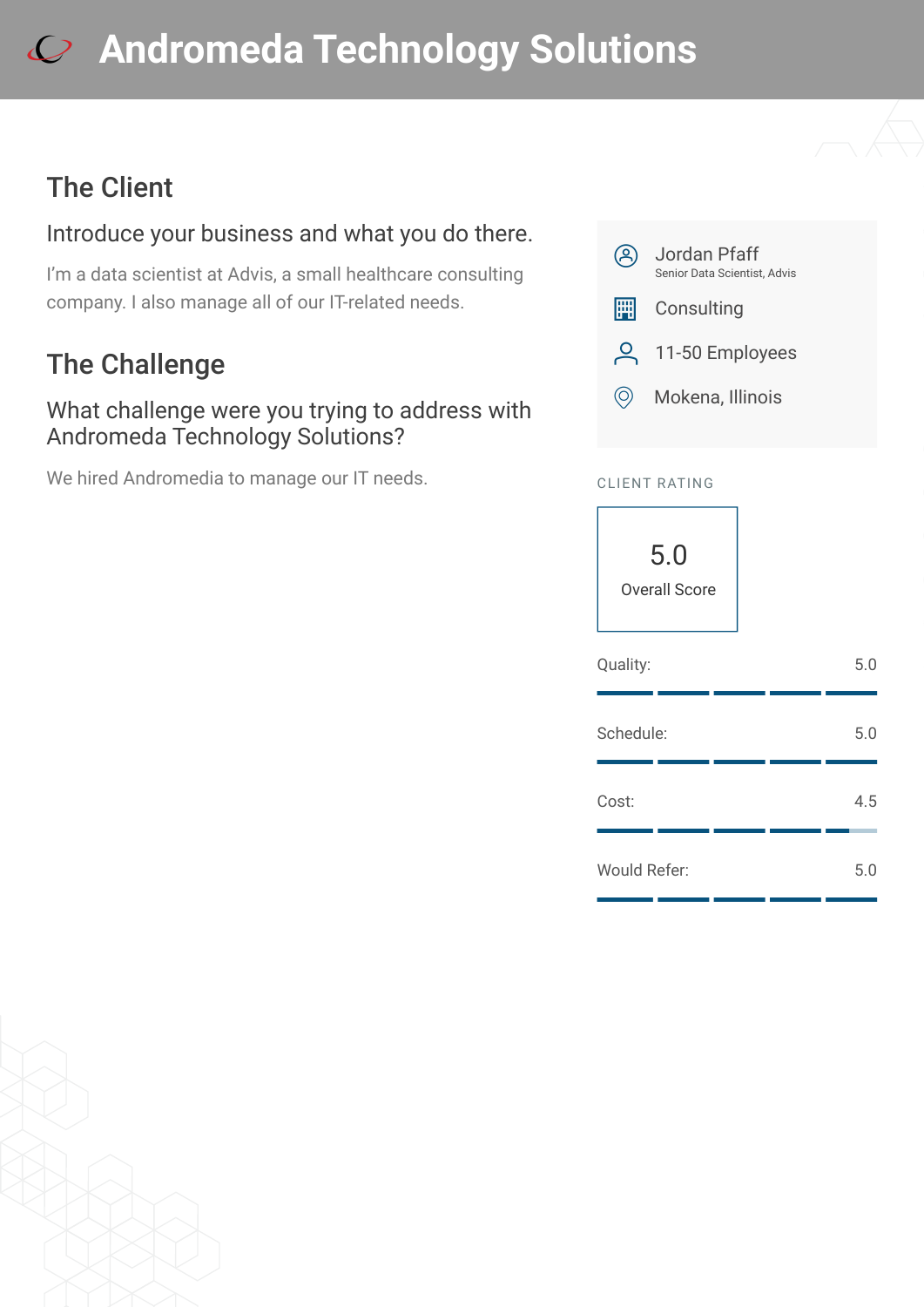## The Approach

### What was the scope of their involvement?

Our company had used Andromeda before I started working here. We then switched to a different technology services provider. Then, about a year and a half ago, we talked to the Andromeda team to take over our tech support needs again. From there, we contacted their representatives and explained the things we wanted them to cover, such as the day-to-day technology, software, and security management.

After that, they tailored their services to what we needed. We didn't necessarily need a team to be available 24/7, but we needed someone who could manage specific technical issues that might arise.

At present, we use Andromeda's services to manage all of our ITrelated requirements and day-to-day needs. For instance, they help manage our software issues and assist us in onboarding new employees. I also communicate directly with them to oversee our data security and things like that.

We've also been working on our Service Organization Control (SOC) 2 certification, a certification that proves our business has undergone an audit to demonstrate our business and practices as far as data and cybersecurity go.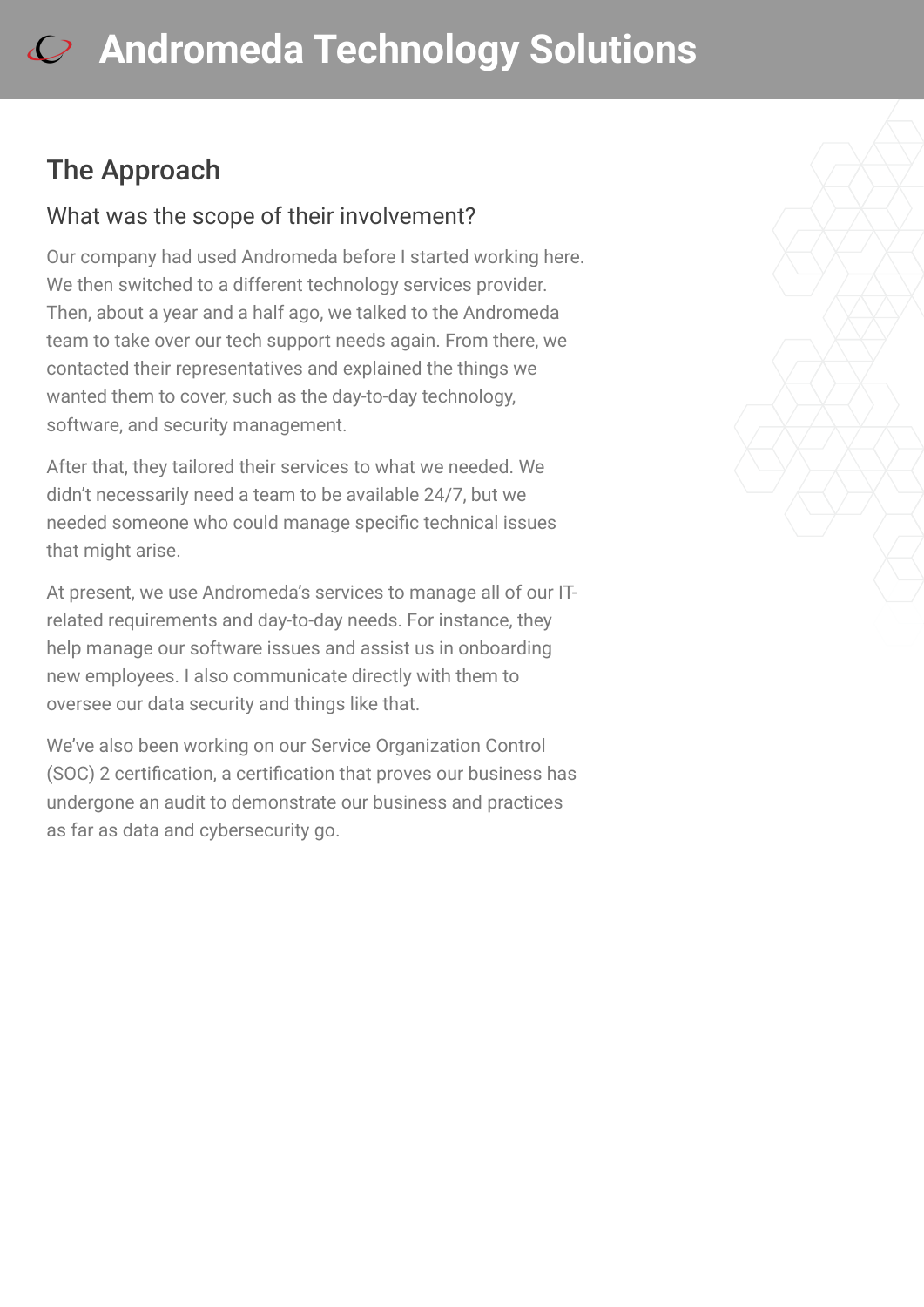# **[A](https://clutch.co/profile/andromeda-technology-solutions?utm_source=case_studies&utm_medium=logo)ndromeda Technology Solutions**

### What is the team composition?

I work directly with a few people from their team. My main point of contact is Rachel (Client Success Manager), who serves as the liaison between me and the technicians. I talk to her when we need something specific that I can't submit a ticket for, such as purchasing new machines.

I collaborate directly with Steve (Senior Technical Account Manager) on specific projects, such as planning for security updates in the future. I talk to him when we need to transition out of our old hardware. He's essentially the grand forward-thinker that helps us make IT decisions.

Finally, I've also worked with a few of their technicians who help us with our daily needs. There are 3–4 of them, and they're all familiar with our company and the issues we tend to have.

### How did you come to work with Andromeda Technology Solutions?

Our company found Andromeda well before I joined it.

### How much have you invested with them?

We pay them roughly \$4,000 per month. In total, we've invested around \$80,000.

### What is the status of this engagement?

We started working together in October 2020, and the partnership is ongoing.

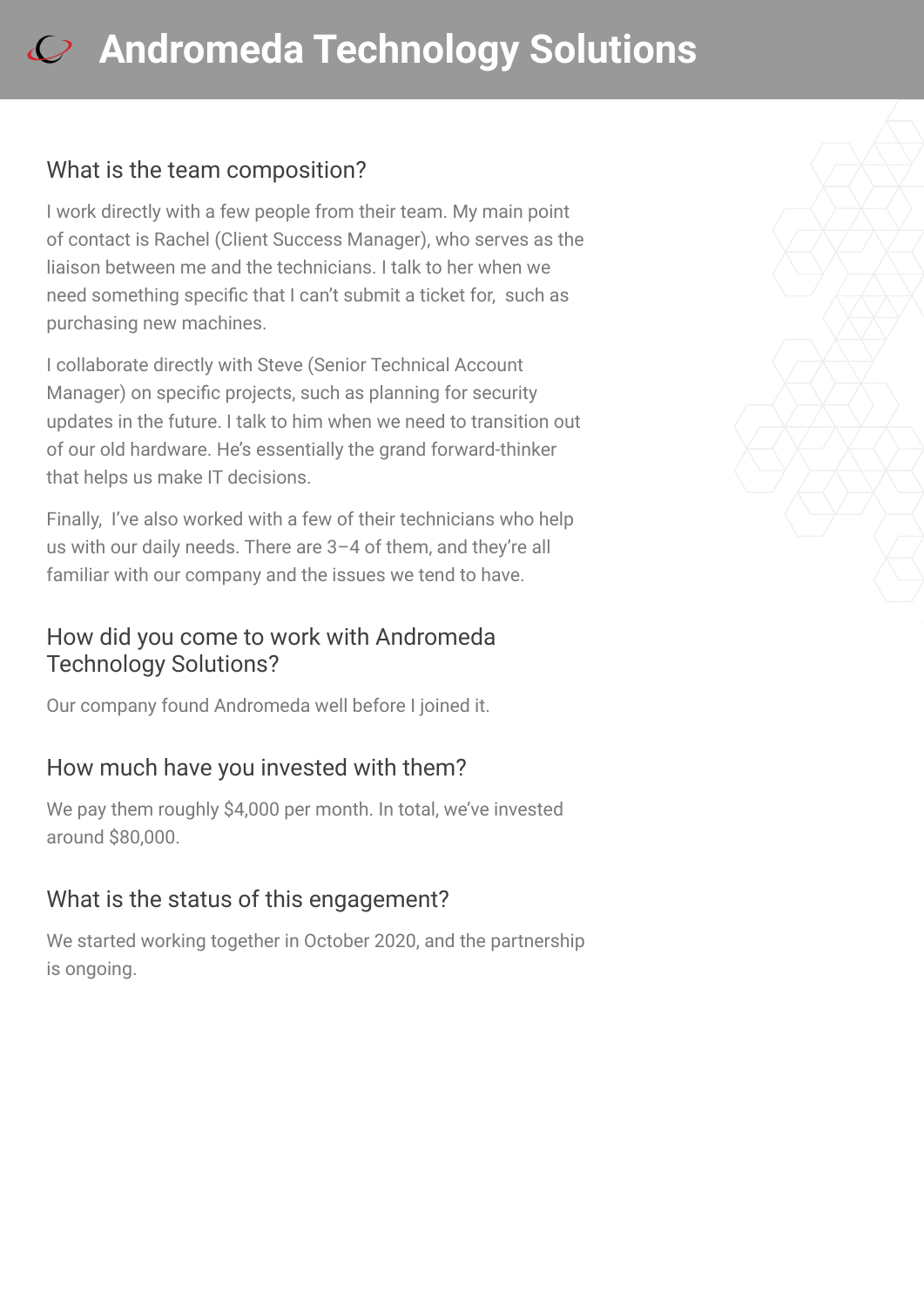## The Outcome

### What evidence can you share that demonstrates the impact of the engagement?

Compared to the other teams we've dealt with in the past, Andromeda's response times are extremely fast. If I need them to look at something right away, I can tell them that it's timesensitive. Then, their team will work on it within an hour if not sooner. That directly relates to any downtime that we might have. Essentially, our consultants don't have significant downtimes because Andromeda is always able to fix whatever issue we have in a quick manner.

### How did Andromeda Technology Solutions perform from a project management standpoint?

Andromeda's project management is great. I'm in close communication with Steve, and he pushes any projects we have forward. I communicate with technicians through a ticketing system. Otherwise, I directly contact Steve and Rachel.

## What did you find most impressive about them?

Steve has been a huge help in connecting me with people in the industry. The Andromeda team has also been a great resource for us in terms of our SOC 2 certification. Moreover, their team is exceeding far beyond our expectations.

## Are there any areas they could improve?

No, there aren't any.